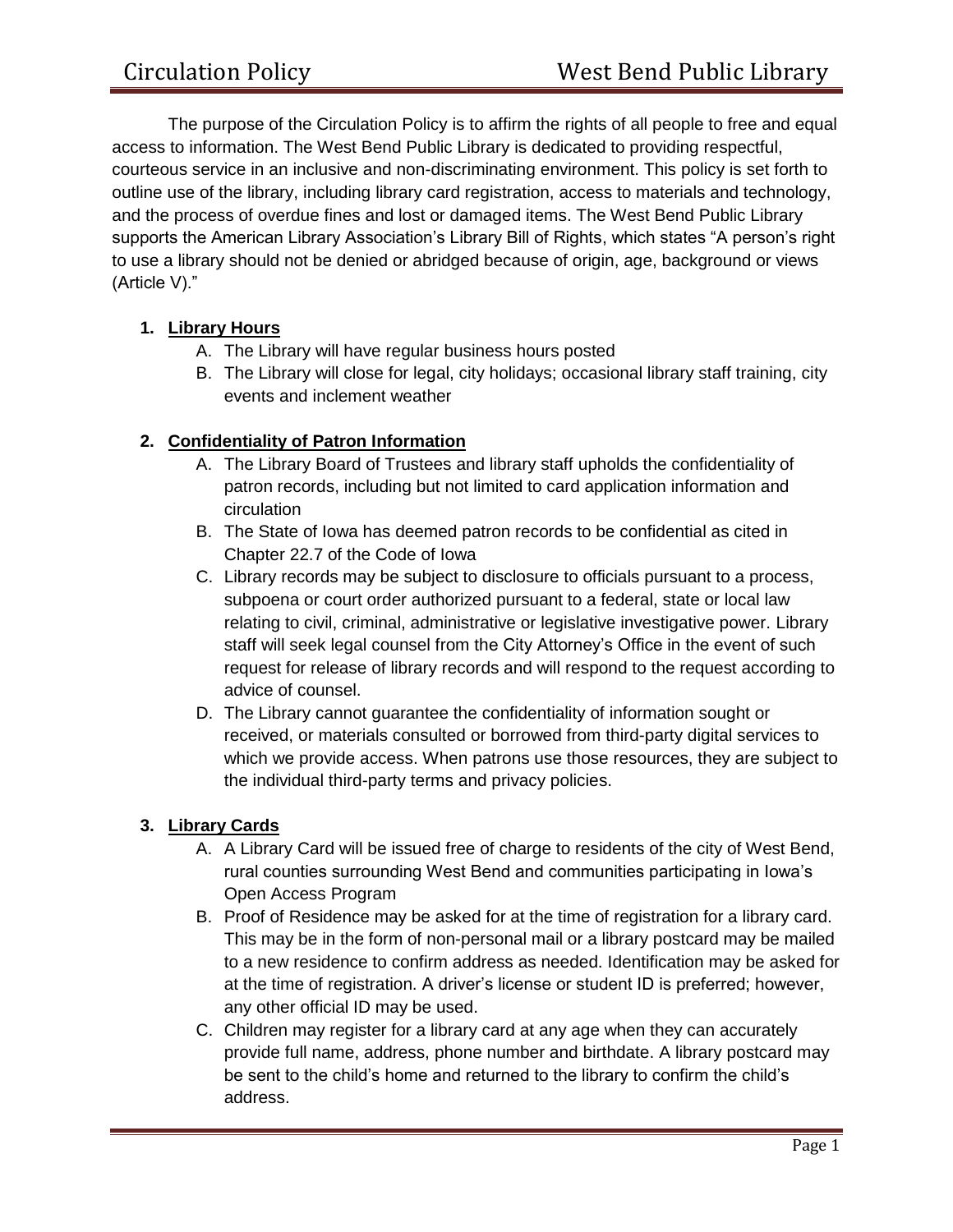- D. Parent or guardian permission must be provided for children who are unable to provide accurate registration information
- E. A new card will be issued with probationary rules for the first 30 days, after that time, if the patron has no overdue items or fines the probationary period will be lifted. A patron may be limited in the number of items he/she may check out at a time at the discretion of library staff if he/she consistently has overdue materials or due to large fines on their account.

### **4. Use of Library Materials**

- A. Check Out Loan Periods
	- i. Books, audiobooks, puppets and puzzles are loaned for a (2) two-week period
	- ii. Electronic formats such as eBooks or downloadable audiobooks through Bridges and/or other vendors are subject to the vendor loan period
	- iii. Magazines and select reference materials are loaned for a (1) one-week period
	- iv. DVDs and other movies are loaned for a (2) two-day period
	- v. Equipment is loaned for a (2) two-day period. This includes the projector and screen.
- B. Renewals
	- i. Items can be renewed for additional loan periods if there are no holds in the reserve list for the items. Please call the library to renew items.
- C. Interlibrary Loans
	- i. Library cardholders may request materials through Interlibrary Loan that are not owned by the West Bend Library. Items borrowed through interlibrary loan are due by the date established by the lending library. Renewals may be possible. There is a \$3.00 charge per item to be paid when the item is received. This is used by the West Bend Library to help offset the cost of return postage to the lending library. Patrons are responsible for replacement cost for lost or damaged materials and any additional fees charge by the lending library.
- D. Online Resources
	- i. Patrons have access to a variety of electronic resources including reference and job skill databases, eBooks, audiobooks and magazine subscriptions. These links are available on the library website [www.youseemore.com/nilc/westbend.](http://www.youseemore.com/nilc/westbend) A library card may be required for some of these resources.

### **5. Overdue Materials and Fines Structure**

- A. Books, audiobooks, puppets and puzzles (items with a 2-week loan period) i. 30-day grace period, late fee \$.05 per day
- B. Magazines, select reference materials (items with a 1-week loan period) i. One-week grace period, late fee \$1.00 per day